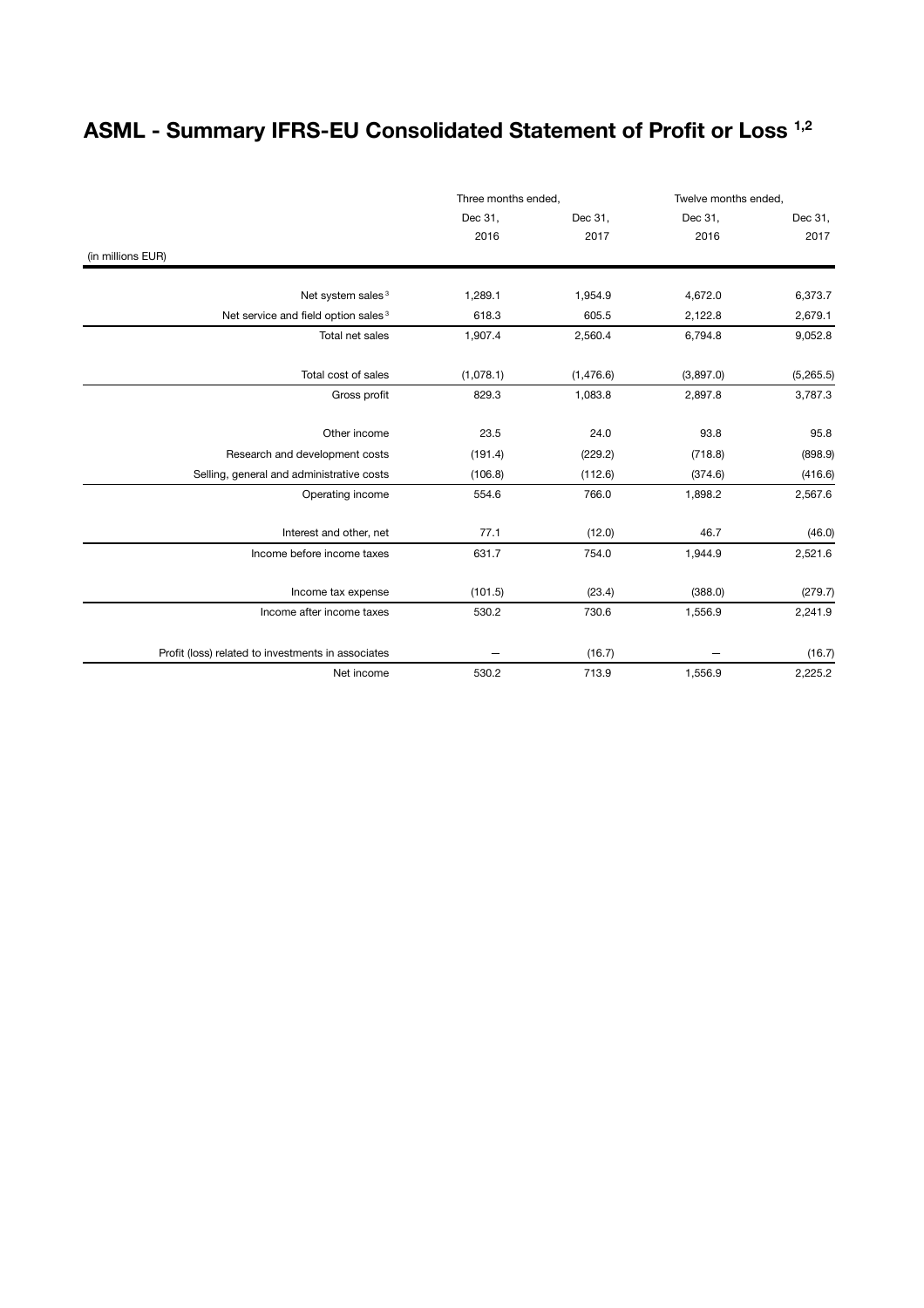### **ASML - Summary IFRS-EU Consolidated Statement of Financial Position 1,2**

|                                    | Dec 31,            | Dec 31,  |
|------------------------------------|--------------------|----------|
|                                    | 2016               | 2017     |
| (in millions EUR)                  |                    |          |
| <b>ASSETS</b>                      |                    |          |
| Property, plant and equipment      | 1,687.2            | 1,546.1  |
| Goodwill                           | 4,898.3            | 4,562.7  |
| Other intangible assets            | 2,882.3            | 2,736.1  |
| Investments in associates          |                    | 982.2    |
| Deferred tax assets                | 181.6              | 196.3    |
| Finance receivables                | 117.2              | 264.9    |
| Derivative financial instruments   | 89.5               | 65.2     |
| Other assets                       | 377.6              | 458.5    |
| Total non-current assets           | 10,233.7           | 10,812.0 |
| Inventories                        | 2,780.9            | 2,958.4  |
| Current tax assets                 | 11.6               | 61.6     |
| Derivative financial instruments   | 44.5               | 50.5     |
| Finance receivables                | 447.4              | 59.1     |
| Accounts receivable                | 700.2              | 1,772.3  |
| Other assets                       | 441.6              | 717.1    |
| Short-term investments             |                    | 1,029.3  |
| Cash and cash equivalents          | 1,150.0<br>2,906.9 | 2,259.0  |
| Total current assets               | 8,483.1            | 8,907.3  |
|                                    |                    |          |
| <b>Total assets</b>                | 18,716.8           | 19,719.3 |
| <b>EQUITY AND LIABILITIES</b>      |                    |          |
| Equity                             | 11,028.7           | 11,956.1 |
| Long-term debt                     | 3,071.8            | 3,000.1  |
| Derivative financial instruments   | 38.1               | 62.7     |
| Deferred and other tax liabilities | 699.5              | 570.9    |
| Provisions                         | 20.5               | 21.2     |
| Accrued and other liabilities      | 577.6              | 766.4    |
| Total non-current liabilities      | 4,407.5            | 4,421.3  |
| Provisions                         | 1.8                |          |
| Derivative financial instruments   | 75.8               | 4.6      |
| Current portion of long-term debt  | 247.7              | 25.2     |
| Current and other tax liabilities  | 201.9              | 152.0    |
| Accrued and other liabilities      | 2,160.2            | 2,322.8  |
| Accounts payable                   | 593.2              | 837.3    |
| <b>Total current liabilities</b>   | 3,280.6            | 3,341.9  |
|                                    |                    |          |
| Total equity and liabilities       | 18,716.8           | 19,719.3 |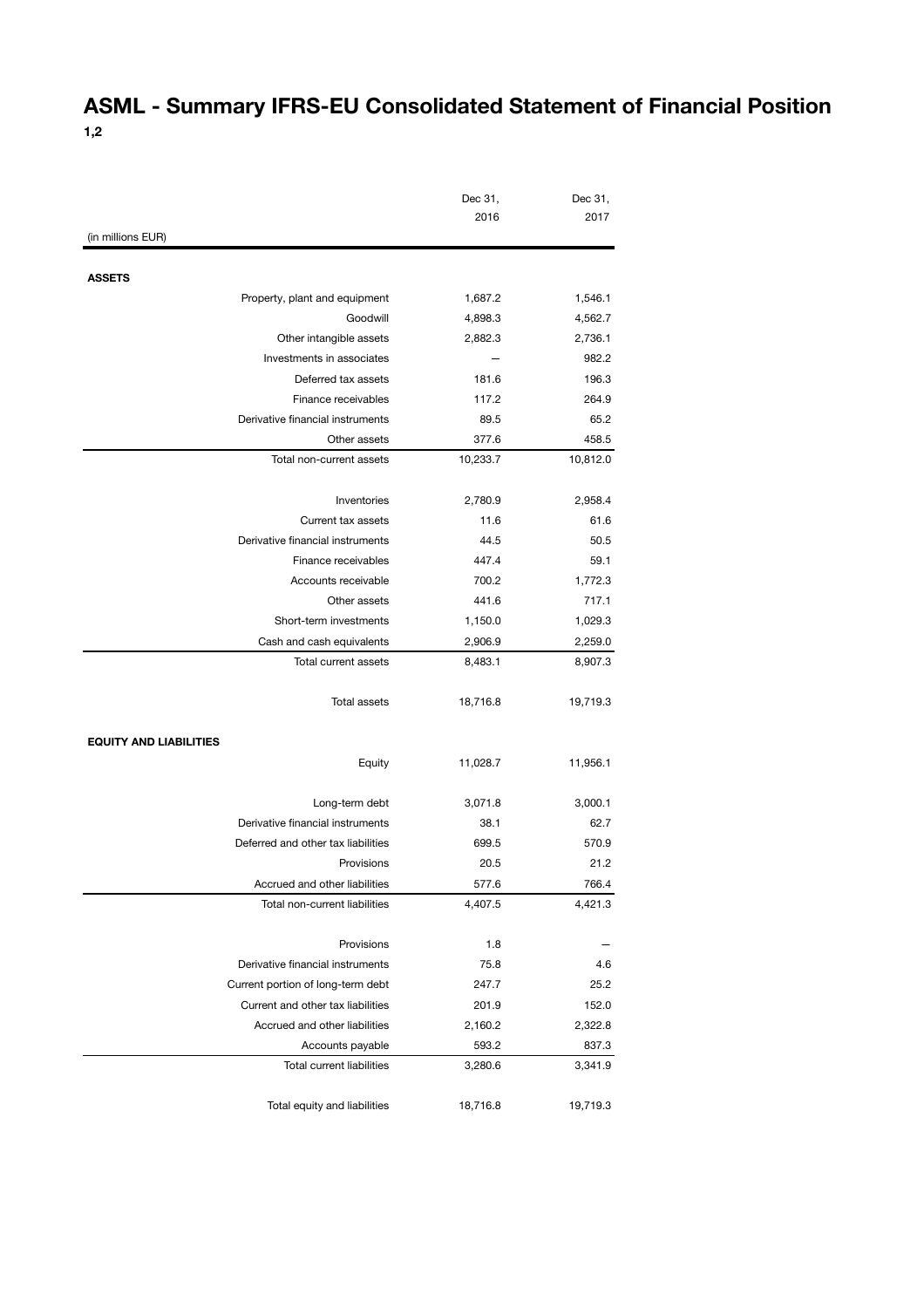# **ASML - Summary IFRS-EU Consolidated Statement of Cash Flows 1,2**

|                                                                                     | Three months ended. |         | Twelve months ended. |            |
|-------------------------------------------------------------------------------------|---------------------|---------|----------------------|------------|
|                                                                                     | Dec 31,             | Dec 31, | Dec 31,              | Dec 31,    |
|                                                                                     | 2016                | 2017    | 2016                 | 2017       |
| (in millions EUR)                                                                   |                     |         |                      |            |
| <b>CASH FLOWS FROM OPERATING ACTIVITIES</b>                                         |                     |         |                      |            |
| Net income                                                                          | 530.2               | 713.9   | 1,556.9              | 2,225.2    |
| Adjustments to reconcile net income to net cash flows from<br>operating activities: |                     |         |                      |            |
| Depreciation and amortization                                                       | 174.4               | 174.7   | 503.6                | 707.0      |
| Impairment                                                                          | 1.2                 | 1.2     | 3.5                  | 9.0        |
| Loss on disposal of property, plant and equipment                                   | 1.4                 | 1.6     | 5.2                  | 2.8        |
| Share-based payments                                                                | 12.2                | 20.9    | 48.9                 | 66.1       |
| Allowance for doubtful receivables                                                  | 0.8                 | 2.2     | 3.2                  | 7.8        |
| Allowance for obsolete inventory                                                    | 11.0                | 18.9    | 73.0                 | 120.1      |
| Deferred income taxes                                                               | 0.3                 | (88.5)  | 172.4                | (71.0)     |
| Investments in associates, net of income taxes                                      |                     | 16.7    |                      | 16.7       |
| Changes in assets and liabilities                                                   | 560.4               | 264.3   | (300.2)              | (920.0)    |
| Net cash provided by (used in) operating activities                                 | 1,291.9             | 1,125.9 | 2,066.5              | 2,163.7    |
| <b>CASH FLOWS FROM INVESTING ACTIVITIES</b>                                         |                     |         |                      |            |
| Purchase of property, plant and equipment                                           | (95.9)              | (148.3) | (316.3)              | (338.9)    |
| Purchase of intangible assets                                                       | (99.2)              | (96.0)  | (408.1)              | (384.2)    |
| Purchase of short-term investments                                                  | (1,050.0)           | (679.3) | (2,520.0)            | (1, 129.3) |
| Maturity of short-term investments                                                  | 1,300.0             | 250.0   | 2,320.0              | 1,250.0    |
| Cash from (used for) derivative financial instruments                               | (9.4)               | 42.2    | (15.0)               | 27.0       |
| Loans issued and other investments                                                  | (0.2)               | (0.6)   | (7.4)                | (0.6)      |
| Repayment of loans                                                                  |                     | 1.6     |                      | 1.6        |
| Acquisition of associates                                                           |                     | (11.8)  |                      | (1,019.7)  |
| Dividend income from associates                                                     | $\equiv$            | 19.7    |                      | 19.7       |
| Acquisition of subsidiaries (net of cash acquired)                                  | (2,641.3)           |         | (2,641.3)            |            |
| Net cash provided by (used in) investing activities                                 | (2,596.0)           | (622.5) | (3,588.1)            | (1, 574.4) |
| <b>CASH FLOWS FROM FINANCING ACTIVITIES</b>                                         |                     |         |                      |            |
| Dividend paid                                                                       |                     |         | (445.9)              | (516.7)    |
| Purchase of shares                                                                  |                     | (334.5) | (400.0)              | (500.0)    |
| Net proceeds from issuance of shares                                                | 548.3               | 13.0    | 582.7                | 50.6       |
| Net proceeds from issuance of notes                                                 | 745.9               |         | 2,230.6              |            |
| Repayment of debt                                                                   | (1.2)               | (1.1)   | (4.7)                | (243.0)    |
| Net cash provided by (used in) financing activities                                 | 1,293.0             | (322.6) | 1,962.7              | (1,209.1)  |
| Net cash flows                                                                      | (11.1)              | 180.8   | 441.1                | (619.8)    |
| Effect of changes in exchange rates on cash                                         | 5.0                 | 0.6     | 7.1                  | (28.1)     |
| Net increase (decrease) in cash and cash equivalents                                | (6.1)               | 181.4   | 448.2                | (647.9)    |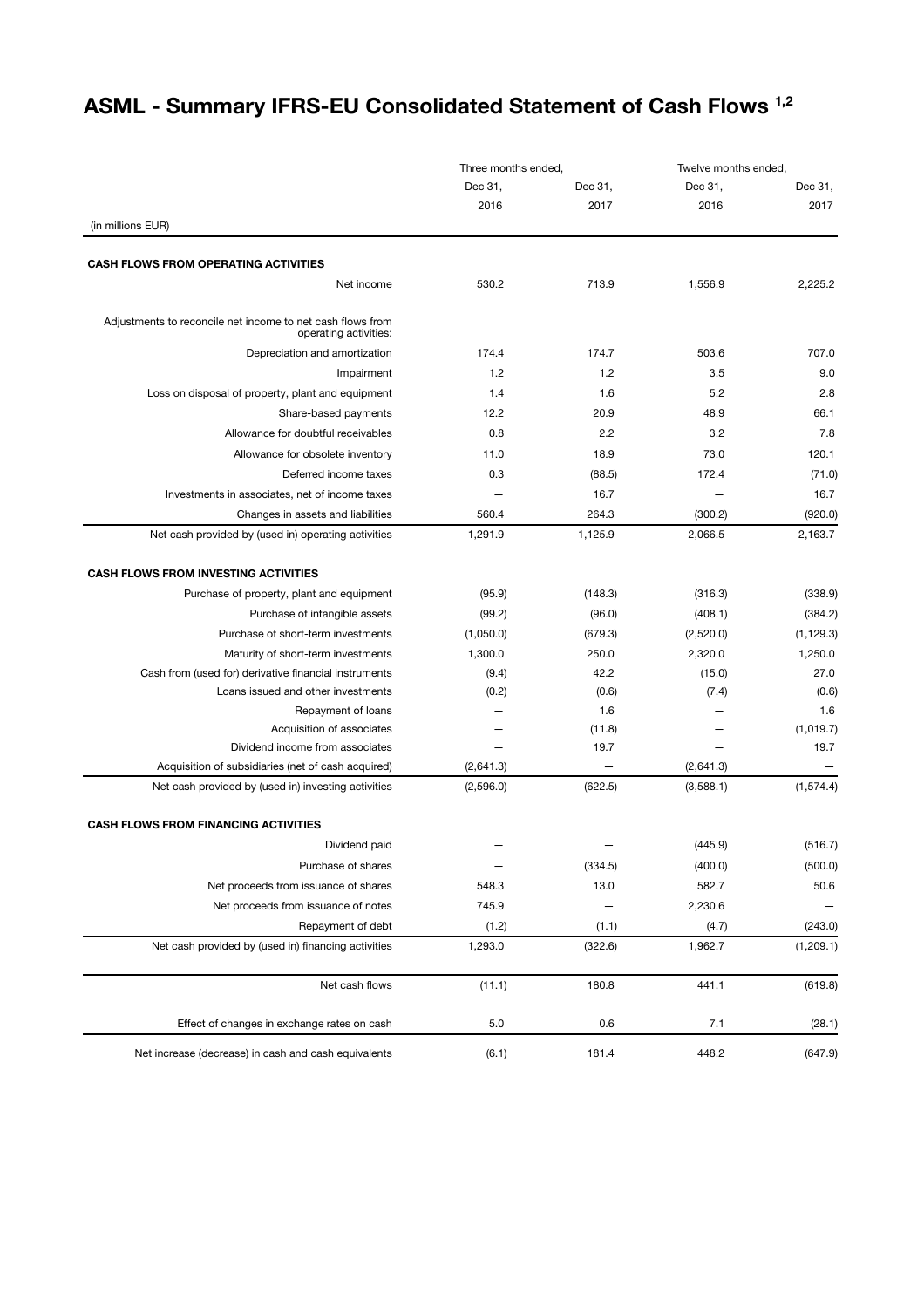## **ASML - Quarterly Summary IFRS-EU Consolidated Statement of Profit or Loss 1,2**

|                                                    | Three months ended, |           |           |            |           |
|----------------------------------------------------|---------------------|-----------|-----------|------------|-----------|
|                                                    | Dec 31,             | Apr 2,    | Jul 2,    | Oct 1,     | Dec 31,   |
|                                                    | 2016                | 2017      | 2017      | 2017       | 2017      |
| (in millions EUR)                                  |                     |           |           |            |           |
|                                                    |                     |           |           |            |           |
| Net system sales <sup>3</sup>                      | 1,289.1             | 1,215.8   | 1,384.1   | 1,818.9    | 1,954.9   |
| Net service and field option sales <sup>3</sup>    | 618.3               | 727.8     | 717.3     | 628.5      | 605.5     |
| Total net sales                                    | 1,907.4             | 1,943.6   | 2,101.4   | 2,447.4    | 2,560.4   |
| Total cost of sales                                | (1,078.1)           | (1,089.7) | (1,228.5) | (1, 470.7) | (1,476.6) |
| Gross profit                                       | 829.3               | 853.9     | 872.9     | 976.7      | 1,083.8   |
| Other income                                       | 23.5                | 23.9      | 24.0      | 23.9       | 24.0      |
| Research and development costs                     | (191.4)             | (237.4)   | (202.7)   | (229.6)    | (229.2)   |
| Selling, general and administrative costs          | (106.8)             | (98.6)    | (102.0)   | (103.4)    | (112.6)   |
| Operating income                                   | 554.6               | 541.8     | 592.2     | 667.6      | 766.0     |
| Interest and other, net                            | 77.1                | (10.3)    | (12.2)    | (11.5)     | (12.0)    |
| Income before income taxes                         | 631.7               | 531.5     | 580.0     | 656.1      | 754.0     |
| Income tax expense                                 | (101.5)             | (70.6)    | (104.4)   | (81.3)     | (23.4)    |
| Income after income taxes                          | 530.2               | 460.9     | 475.6     | 574.8      | 730.6     |
| Profit (loss) related to investments in associates |                     |           |           |            | (16.7)    |
| Net income                                         | 530.2               | 460.9     | 475.6     | 574.8      | 713.9     |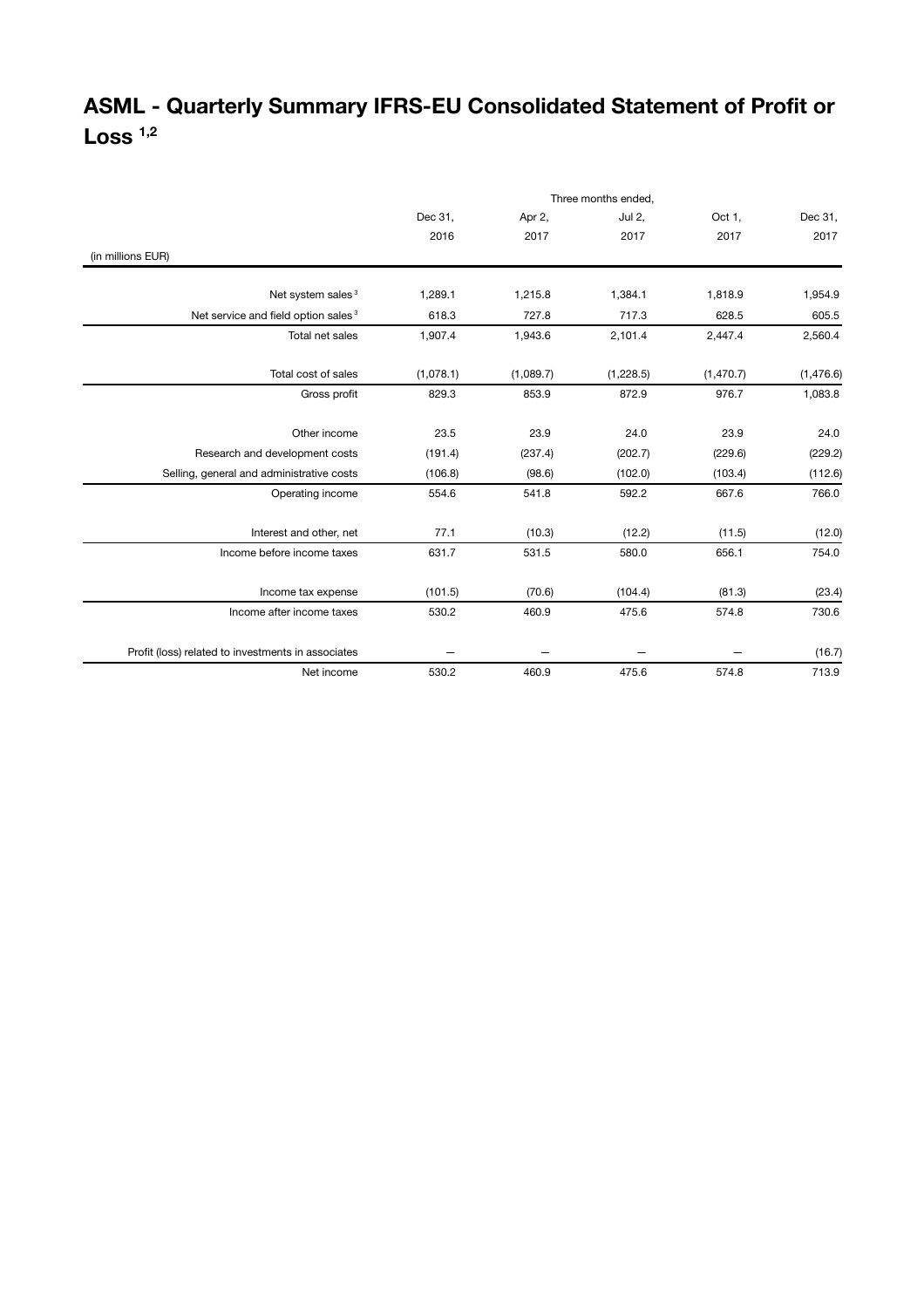## **ASML - Quarterly Summary IFRS-EU Consolidated Statement of Financial Position 1,2**

|                                                | Dec 31,  | Apr 2,   | Jul 2,   | Oct 1,   | Dec 31,  |
|------------------------------------------------|----------|----------|----------|----------|----------|
|                                                | 2016     | 2017     | 2017     | 2017     | 2017     |
| (in millions EUR)                              |          |          |          |          |          |
|                                                |          |          |          |          |          |
| <b>ASSETS</b><br>Property, plant and equipment | 1,687.2  | 1,622.4  | 1,567.3  | 1,523.4  | 1,546.1  |
| Goodwill                                       | 4,898.3  | 4,807.7  | 4,668.3  | 4,586.4  | 4,562.7  |
| Other intangible assets                        | 2,882.3  | 2,832.7  | 2,792.2  | 2,749.4  | 2,736.1  |
| Investments in associates                      |          |          | 1,002.1  | 1,007.9  | 982.2    |
| Deferred tax assets                            | 181.6    | 200.8    | 186.3    | 178.3    | 196.3    |
| Finance receivables                            | 117.2    | 213.6    | 120.2    | 263.9    | 264.9    |
| Derivative financial instruments               | 89.5     | 85.5     | 84.7     | 63.5     | 65.2     |
| Other assets                                   | 377.6    | 391.5    | 409.2    | 425.3    | 458.5    |
| Total non-current assets                       | 10,233.7 | 10,154.2 | 10,830.3 | 10,798.1 | 10,812.0 |
|                                                |          |          |          |          |          |
| Inventories                                    | 2,780.9  | 2,995.7  | 3,136.9  | 2,998.5  | 2,958.4  |
| Current tax assets                             | 11.6     | 137.0    | 32.6     | 73.6     | 61.6     |
| Derivative financial instruments               | 44.5     | 39.4     | 84.8     | 65.6     | 50.5     |
| Finance receivables                            | 447.4    | 346.9    | 413.6    | 138.2    | 59.1     |
| Accounts receivable                            | 700.2    | 864.8    | 1,224.6  | 1,664.2  | 1,772.3  |
| Other assets                                   | 441.6    | 474.5    | 547.7    | 591.9    | 717.1    |
| Short-term investments                         | 1,150.0  | 925.0    | 600.0    | 600.0    | 1,029.3  |
| Cash and cash equivalents                      | 2,906.9  | 2,910.6  | 1,914.2  | 2,077.6  | 2,259.0  |
| Total current assets                           | 8,483.1  | 8,693.9  | 7,954.4  | 8,209.6  | 8,907.3  |
|                                                |          |          |          |          |          |
| Total assets                                   | 18,716.8 | 18,848.1 | 18,784.7 | 19,007.7 | 19,719.3 |
|                                                |          |          |          |          |          |
| <b>EQUITY AND LIABILITIES</b>                  |          |          |          |          |          |
| Equity                                         | 11,028.7 | 11,449.9 | 11,228.1 | 11,553.3 | 11,956.1 |
|                                                |          |          |          |          |          |
| Long-term debt                                 | 3,071.8  | 3,040.3  | 2,995.5  | 2,996.7  | 3,000.1  |
| Derivative financial instruments               | 38.1     | 50.8     | 71.2     | 77.9     | 62.7     |
| Deferred and other tax liabilities             | 699.5    | 726.5    | 655.0    | 624.8    | 570.9    |
| Provisions                                     | 20.5     | 20.5     | 20.5     | 21.2     | 21.2     |
| Accrued and other liabilities                  | 577.6    | 684.7    | 689.4    | 759.6    | 766.4    |
| Total non-current liabilities                  | 4,407.5  | 4,522.8  | 4,431.6  | 4,480.2  | 4,421.3  |
|                                                |          |          |          |          |          |
| Provisions                                     | 1.8      | 0.8      |          |          |          |
| Derivative financial instruments               | 75.8     | 30.0     | 0.1      | 6.1      | 4.6      |
| Current portion of long-term debt              | 247.7    | 244.7    | 25.9     | 25.6     | 25.2     |
| Current and other tax liabilities              | 201.9    | 137.6    | 31.9     | 82.0     | 152.0    |
| Accrued and other liabilities                  | 2,160.2  | 1,697.0  | 2,084.8  | 2,024.8  | 2,322.8  |
| Accounts payable                               | 593.2    | 765.3    | 982.3    | 835.7    | 837.3    |
| Total current liabilities                      | 3,280.6  | 2,875.4  | 3,125.0  | 2,974.2  | 3,341.9  |
|                                                |          |          |          |          |          |
| Total equity and liabilities                   | 18,716.8 | 18,848.1 | 18,784.7 | 19,007.7 | 19,719.3 |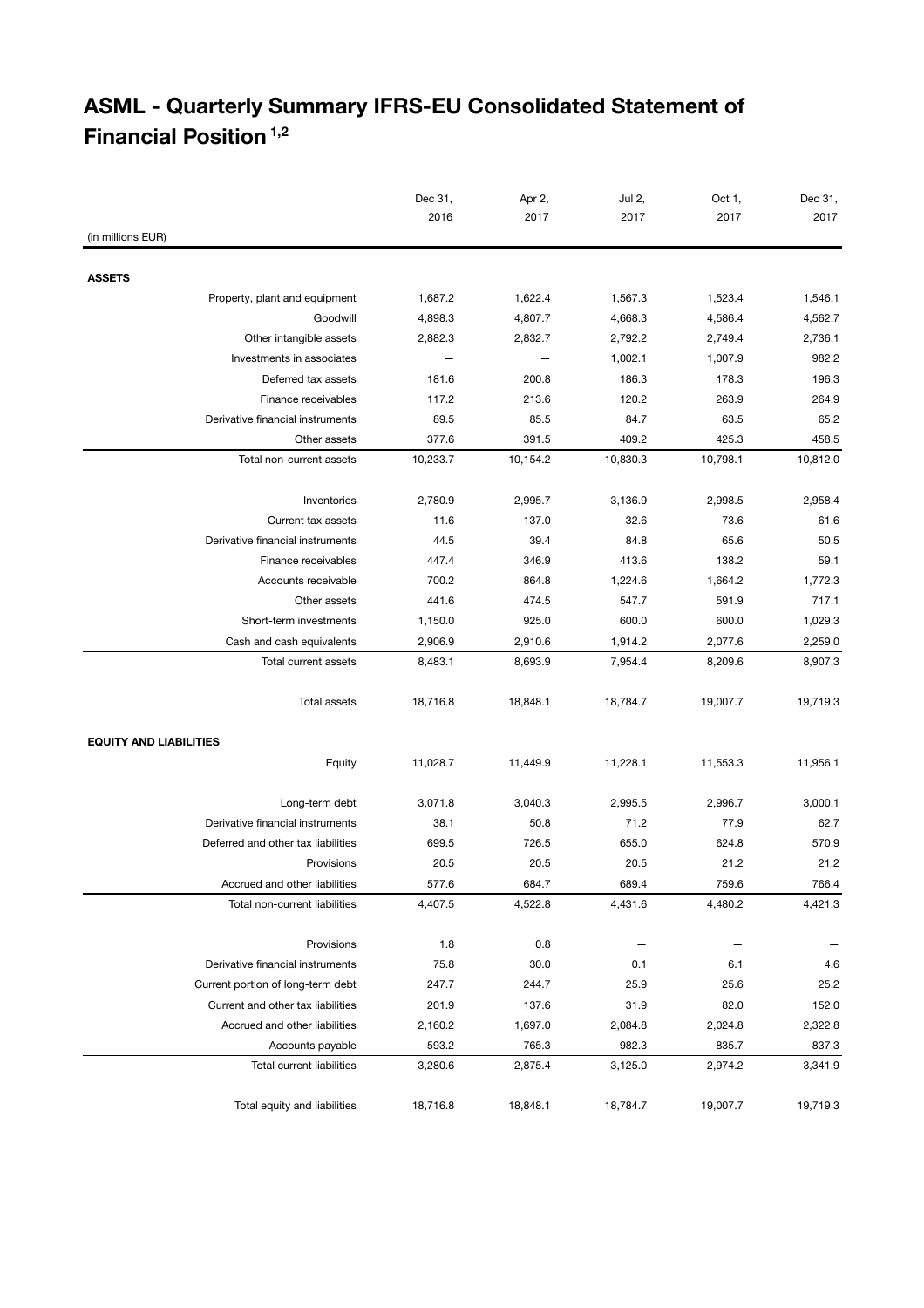## **ASML - Quarterly Summary IFRS-EU Consolidated Statement of Cash Flows 1,2**

|                                                                                     | Three months ended, |         |                   |                          |         |
|-------------------------------------------------------------------------------------|---------------------|---------|-------------------|--------------------------|---------|
|                                                                                     | Dec 31,             | Apr 2,  | Jul 2,            | Oct 1,                   | Dec 31, |
|                                                                                     | 2016                | 2017    | 2017              | 2017                     | 2017    |
| (in millions EUR)                                                                   |                     |         |                   |                          |         |
| <b>CASH FLOWS FROM OPERATING ACTIVITIES</b>                                         |                     |         |                   |                          |         |
| Net income                                                                          | 530.2               | 460.9   | 475.6             | 574.8                    | 713.9   |
|                                                                                     |                     |         |                   |                          |         |
| Adjustments to reconcile net income to net cash flows<br>from operating activities: |                     |         |                   |                          |         |
| Depreciation and amortization                                                       | 174.4               | 180.8   | 177.5             | 174.0                    | 174.7   |
| Impairment                                                                          | 1.2                 | 0.2     | 7.6               |                          | 1.2     |
| Loss on disposal of property, plant and equipment                                   | 1.4                 | 0.3     | 0.8               | 0.1                      | 1.6     |
| Share-based payments                                                                | 12.2                | 15.3    | 10.5              | 19.4                     | 20.9    |
| Allowance for doubtful receivables                                                  | 0.8                 | 1.2     | 1.3               | 3.1                      | 2.2     |
| Allowance for obsolete inventory                                                    | 11.0                | 29.3    | 31.3              | 40.6                     | 18.9    |
| Deferred income taxes                                                               | 0.3                 | 15.3    | 14.0              | (11.8)                   | (88.5)  |
| Investments in associates, net of income taxes                                      |                     |         | -                 |                          | 16.7    |
| Changes in assets and liabilities                                                   | 560.4               | (790.2) | (79.7)            | (314.4)                  | 264.3   |
| Net cash provided by (used in) operating activities                                 | 1,291.9             | (86.9)  | 638.9             | 485.8                    | 1,125.9 |
| <b>CASH FLOWS FROM INVESTING ACTIVITIES</b>                                         |                     |         |                   |                          |         |
| Purchase of property, plant and equipment                                           | (95.9)              | (38.6)  | (56.3)            | (95.7)                   | (148.3) |
| Purchase of intangible assets                                                       | (99.2)              | (86.7)  | (113.6)           | (87.9)                   | (96.0)  |
| Purchase of short-term investments                                                  | (1,050.0)           | (75.0)  | (275.0)           | (100.0)                  | (679.3) |
| Maturity of short-term investments                                                  | 1,300.0             | 300.0   | 600.0             | 100.0                    | 250.0   |
| Cash from (used for) derivative financial instruments                               | (9.4)               | (30.7)  | (16.5)            | 32.0                     | 42.2    |
| Loans issued and other investments                                                  | (0.2)               |         |                   |                          | (0.6)   |
| Repayment of loans                                                                  |                     |         |                   |                          | 1.6     |
| Acquisition of associates                                                           |                     |         | (1,002.1)         | (5.8)                    | (11.8)  |
| Dividend income from associates                                                     |                     |         |                   |                          | 19.7    |
| Acquisition of subsidiaries (net of cash acquired)                                  | (2,641.3)           |         |                   | $\overline{\phantom{0}}$ |         |
| Net cash provided by (used in) investing activities                                 | (2,596.0)           | 69.0    | (863.5)           | (157.4)                  | (622.5) |
| <b>CASH FLOWS FROM FINANCING ACTIVITIES</b>                                         |                     |         |                   |                          |         |
| Dividend paid                                                                       |                     |         | (516.7)           |                          |         |
| Purchase of shares                                                                  | $\qquad \qquad -$   |         | $\qquad \qquad -$ | (165.5)                  | (334.5) |
| Net proceeds from issuance of shares                                                | 548.3               | 13.0    | 11.9              | 12.7                     | 13.0    |
| Net proceeds from issuance of notes                                                 | 745.9               |         |                   |                          |         |
| Repayment of debt                                                                   | (1.2)               | (1.2)   | (239.5)           | (1.2)                    | (1.1)   |
| Net cash provided by (used in) financing activities                                 | 1,293.0             | 11.8    | (744.3)           | (154.0)                  | (322.6) |
| Net cash flows                                                                      | (11.1)              | (6.1)   | (968.9)           | 174.4                    | 180.8   |
|                                                                                     |                     |         |                   |                          |         |
| Effect of changes in exchange rates on cash                                         | 5.0                 | 9.8     | (27.5)            | (11.0)                   | 0.6     |
| Net increase (decrease) in cash and cash equivalents                                | (6.1)               | 3.7     | (996.4)           | 163.4                    | 181.4   |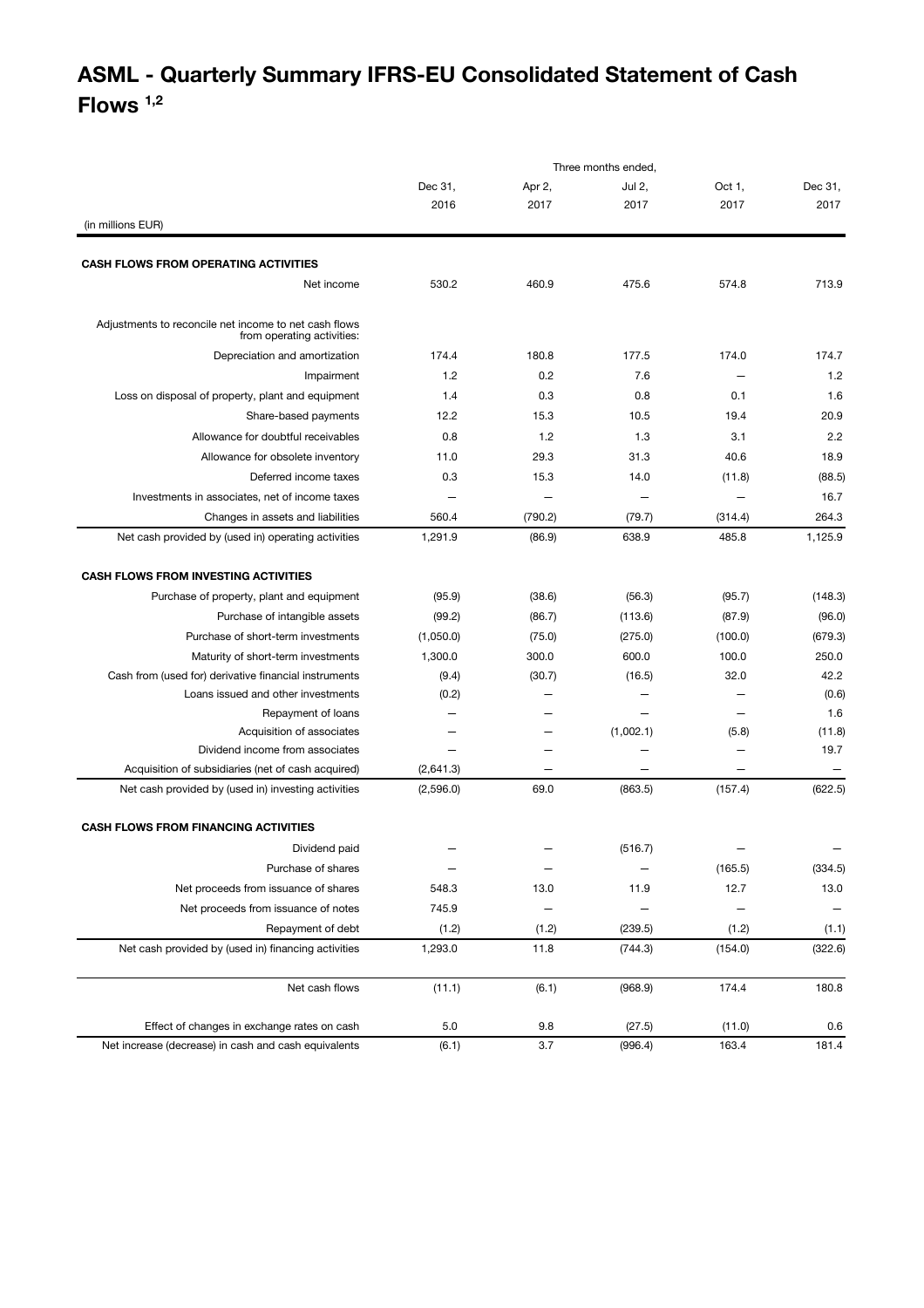### **Notes to the Summary IFRS-EU Consolidated Financial Statements**

#### **Basis of preparation**

The accompanying Summary Consolidated Financial Statements are stated in millions of euros unless indicated otherwise. The accompanying Summary Consolidated Financial Statements have been prepared in conformity with International Financial Reporting Standards as adopted by the EU ("IFRS-EU") accounting principles generally accepted in the Netherlands for companies quoted on Euronext Amsterdam. For further details on our Summary of Significant Accounting Policies refer to the Notes to the Consolidated Financial Statements as recorded in our Statutory Annual Report which is available on www.asml.com. Further disclosures, as required under IFRS-EU in annual reports and interim reporting (IAS 34), are not included in the Summary Consolidated Financial Statements.

For internal and external reporting purposes, we apply accounting principles generally accepted in the United States of America ("US GAAP"). US GAAP is our primary accounting standard for the setting of financial and operational performance targets.

#### **Revenue from Contracts with Customers**

IFRS 15 "Revenue from Contracts with Customers" was issued in May 2014 and has been endorsed by the EU on September 22, 2016.

The new standard is effective for interim and annual periods beginning after January 1, 2018 and allows for either full retrospective adoption or modified retrospective adoption. We have selected full retrospective adoption and will therefore restate all prior years presented in our Consolidated (Condensed Interim) Financial Statements upon adoption in 2018.

We are finalizing our impact assessment of the new revenue recognition standard on our accounting policies and our contracts affecting our 2016 results. At this time, we cannot reasonably estimate the exact financial impact of implementing this new standard. However, for 2016 we expect an increase of our Total net sales between zero and five percent and an increase of our Net income between two and ten percent due to a shift in timing of revenue recognition. Based on our assessment of the impact of IFRS 15 on the Consolidated Statement of Financial Position we expect a significant decrease in net Contract assets and Contract liabilities as of December 31, 2016.

We have assessed the new accounting standard against our accounting policies and determined the expected impact. The most significant changes in our accounting policies as a consequence of adopting IFRS 15 are expected to be:

- Certain upgrades and services change from point in time revenue recognition upon completion of the performance obligation to over time revenue recognition throughout the upgrade and service period;
- Options to buy additional goods or services provided within our contracts, offered at a discount incremental to our stand-alone selling price, are now considered performance obligations and therefore consideration is allocated from the contract. Revenue is recognized for these material rights when the future goods or services are transferred or the option to buy expires;
- For bill-and-hold transactions there is no longer a required fixed schedule of delivery and when a customer requests for the bill-and-hold transaction there is assumed to be a substantial reason. We will follow the requirements under IFRS 15 in order to recognize revenue; and
- A change from allocating the consideration of a contract to the elements of the contract using relative selling price determined through vendor-specific objective evidence or best estimate of selling price to allocating the consideration of a contract based on stand-alone selling prices determined using the adjusted market approach in accordance with IFRS 15.

#### **Leases**

IFRS 16 "Leases", was issued in January 2016 and has been endorsed by the EU on October 31, 2017. The Standard will become effective as of January 1, 2019 with earlier application being permitted. IFRS 16 is the result of a project initiated by IASB and the FASB and supersedes IAS 17 "Leases" and its associated interpretive guidance. We are adopting this standard as per January 1, 2018. The Standard allows for either full retrospective adoption or cumulative catch-up adoption. We have selected the cumulative catch-up approach and will therefore not restate prior years presented in our Consolidated (Condensed Interim) Financial Statements upon adoption in 2018.

#### **Investments in associates**

We recognize our proportionate share of the income or loss of Carl Zeiss SMT Holding GmbH & Co. KG on a one-quarter time lag.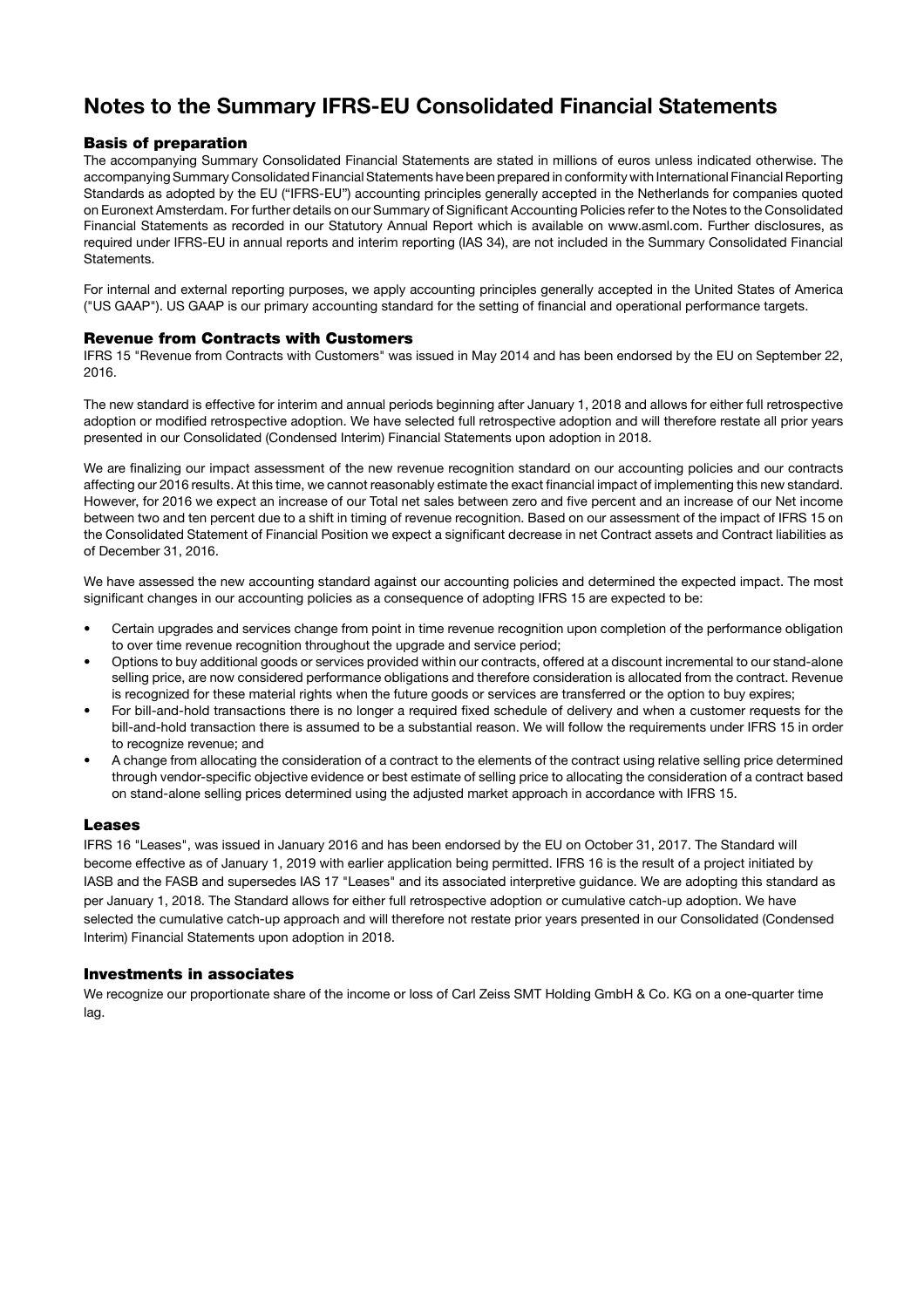### **ASML – Reconciliation US GAAP – IFRS-EU 1,2**

| Net income                            | Three months ended, |         | Twelve months ended, |         |
|---------------------------------------|---------------------|---------|----------------------|---------|
|                                       | Dec 31,             | Dec 31, | Dec 31,              | Dec 31, |
|                                       | 2016                | 2017    | 2016                 | 2017    |
| (in millions EUR)                     |                     |         |                      |         |
| Net income based on US GAAP           | 524.2               | 643.0   | 1,471.9              | 2,118.5 |
| Development expenditures (see Note 1) | 16.8                | 80.1    | 190.6                | 107.9   |
| Income taxes (see Note 2)             | (10.8)              | (9.2)   | (106.4)              | (1.2)   |
| Other                                 |                     | -       | 0.8                  |         |
| Net income based on IFRS-EU           | 530.2               | 713.9   | 1,556.9              | 2,225.2 |

### **Notes to the reconciliation from US GAAP to IFRS-EU**

#### **Note 1 Development expenditures**

Under US GAAP, we apply ASC 730, 'Research and Development'. In accordance with ASC 730, we charge costs relating to research and development to operating expense as incurred.

Under IFRS-EU, we apply IAS 38, 'Intangible Assets'. In accordance with IAS 38, we capitalize certain development expenditures that are amortized over the expected useful life of the related product generally ranging between one and five years. Amortization starts when the developed product is ready for volume production.

#### **Note 2 Income taxes**

Under US GAAP, the elimination of unrealized net income from intercompany transactions that are eliminated from the carrying amount of assets in consolidation give rise to a temporary difference for which prepaid taxes must be recognized in consolidation. Contrary to IFRS-EU, the prepaid taxes under US GAAP are calculated based on the tax rate applicable in the seller's rather than the purchaser's tax jurisdiction.

Under IFRS-EU, we apply IAS 12, "Income Taxes". In accordance with IAS 12 unrealized net income resulting from intercompany transactions that are eliminated from the carrying amount of assets in consolidation give rise to a temporary difference for which deferred taxes must be recognized in consolidation. The deferred taxes are calculated based on the tax rate applicable in the purchaser's tax jurisdiction.